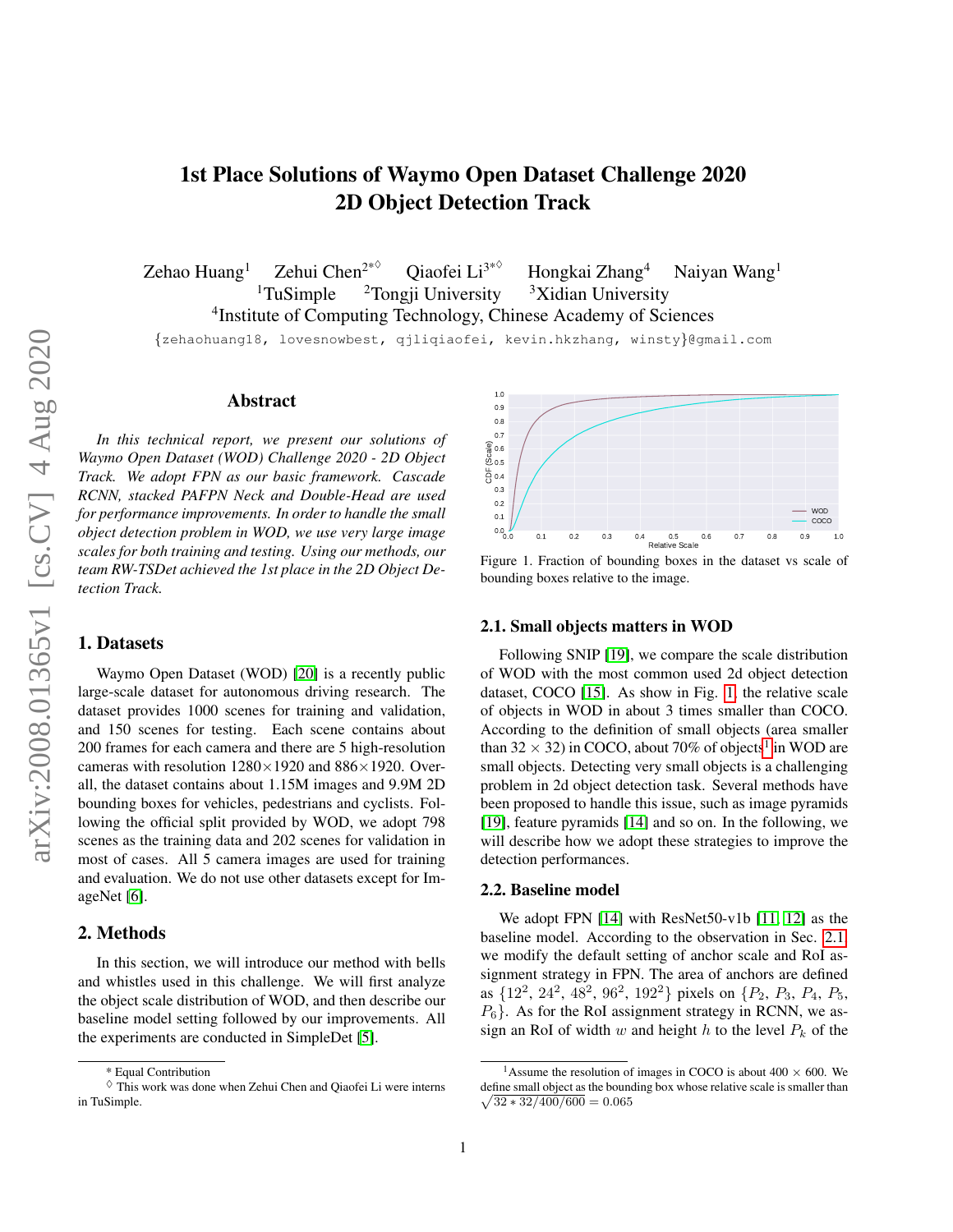feature pyramid by:

$$
k = \lfloor k_0 + \log_2(\sqrt{wh}/76) \rfloor.
$$
 (1)

The input images are resized to a short side of 640 for both training and testing. Random horizontal flip is adopted during training. By default, models are trained in a batch size of 64 on 4 nodes. Each node contains 8 2080Ti GPUs. We adopt SGD with momentum 0.9 and weight decay 1e-4 for training. The learning rate is set to 0.02 for batch size of 16. The linear scaling rule with warmup scheme [\[9\]](#page-2-2) is adopted for larger batch size. Cosine decay [\[17\]](#page-3-6) is used to attenuate the learning rate over time. We adopt synchronized Batch Normalization (BN) [\[18\]](#page-3-7) in the backbone, FPN neck, and heads. Note we only calculate BN statistics across GPUs on the same node. We train the models for  $8$  epochs<sup>[2](#page-1-0)</sup>.

For inference, we use the score 0.03 to filter out background bounding boxes and apply the Non-Maximum Suppression (NMS) with the IoU threshold 0.5 per class to get final predictions. The baseline model achieves an mAP of 57.6 at LEVEL 1 and 50.15 at LEVEL 2 among ALL NS (the mean over the APs of vehicles, pedestrians and cyclists.)

## 2.3. Bells and whistles

In this section, we show the step-by-step improvements of different components adopted in our methods. Results on WOD validation set can be found in Table. [3.](#page-2-3) Note that we adopt score first matcher for fast evaluation.

Multi-scale training. We adopt multi-scale training with random crop. The scale of short side is randomly sampled from {512, 640, 960, 1280} and the scale of long edge is fixed as 2000. After rescaling, images are then cropped to a fixed size of  $640\times960$ . For image with annotations, we randomly choose an object and jitter the object center as crop center. As for background image, we do random crop. Large scale testing. In order to boost the performance of small objects, we adopt a large scale (1280, 1920) for testing. As shown in Table[.3,](#page-2-3) large scale testing achieves 60.37 mAP at LEVEL 2 among ALL NS, which outperforms the small scale results by 6.7.

Cascade RCNN. WOD adopt different intersection over union (IoU) thresholds to define positives and negatives for different classes, e.g. 0.7 for Vehicles, 0.5 for both Pedestrians and Cyclists. In order to generate high quality detection, we use Cascade RCNN [\[3\]](#page-2-4). Following the original implementation, we set the IoU thresholds to 0.5, 0.6 and 0.7 for each RCNN stage respectively. We also try different IoU thresholds, and find that the default setting yields best performance.

Double-Head. We adopt a Double-Head [\[22\]](#page-3-8) method to replace the default fully connected head (*2-fc*) in FPN. For

Table 1. Step-by-Step improvements on WOD validation set. We report the results of different classes at LEVEL 2.

| Methods                | Vehicle | Pedestrian | Cyclist | ALL NS |
|------------------------|---------|------------|---------|--------|
| <b>Baseline</b>        | 50.74   | 64.72      | 34.99   | 50.15  |
| + Multi-scale training | 51.67   | 67.19      | 42.16   | 53.67  |
| + Large scale testing  | 57.33   | 72.90      | 50.88   | 60.37  |
| + Cascade RCNN         | 61.10   | 73.67      | 52.00   | 62.26  |
| + Doubel Head          | 62.79   | 74.97      | 51.96   | 63.24  |
| $+$ PAFPN              | 63.78   | 75.81      | 48.62   | 62.74  |
| + Training tricks      | 64.21   | 75.56      | 51.51   | 63.76  |
| + More scales training | 64.02   | 75.77      | 54.38   | 64.72  |
| $+$ Res2Net50-v1b      | 64.19   | 76.16      | 54.93   | 65.09  |
| + Calibration and flip | 64.98   | 77.40      | 57.98   | 66.79  |
| + Scale-aware testing  | 66.38   | 78.76      | 61.66   | 68.93  |
| + NMS and Voting       | 68.99   | 78.72      | 61.20   | 69.64  |
| $+3$ models ensemble   | 69.81   | 79.00      | 62.62   | 70.48  |

each RCNN stage in Cascade RCNN, a *2-fc* head is used for classification and a convolution head (*conv-head*) with 3 stacked residual blocks is used for bounding boxes regression.

PAFPN. Following PANet [\[16\]](#page-3-9), we construct PAFPN module by adding bottom-up path aggregation upon FPN. Instead of repeating only once in the original paper, we stack this module 3 times to enhance feature representation.

Training tricks. (1) We do not append ground truth into proposals in the RCNN stage during training. (2) Following the training hyper-parameters described in MMDetetcion 2.0 [\[4\]](#page-2-5), we change the number of proposals after nms from 2000 to 1000.

Multi-scale training with more scales. We adopt more scales for multi-scale training. The scale of short side is randomly sampled from {640, 960, 1280, 1600, 1920, 2240, 2560} and the scale of long edge is fixed as 3840.

Calibration. We find that our FPN models tend to predict overconfident classification score on WOD. The scores of many predictions are nearly 1.0. Such score distribution is not suitable for AP metric, since the PR curve may not be smooth at high precision interval in WOD evaluation setting. To optimize for AP, inspired by [\[10\]](#page-3-10) and [\[13\]](#page-3-11), we calibrate the classification score by adopting a temperature  $T = 2$  to produce a softer score distribution over classes.

Scale-aware testing. Multi-scale testing is a widely adopted trick for 2d object detection. We adopt two scales for testing, (1280, 1920) and (2240, 3360). By analyzing results obtained from different scales, we found that test-ing large scale image yields higher mAP on small objects<sup>[3](#page-1-1)</sup> while the small scale one yields higher mAP on large objects. Based on this observation, we degrade the classification score by multiplying a constant value of 0.6 for small scale predictions when testing with (1280, 1920). As for scale (2240, 3360), we decay the score of large scale ob-

<span id="page-1-0"></span><sup>2</sup>we train about 12 epochs for the baseline model, and 8 epochs for the remain experiments.

<span id="page-1-1"></span><sup>&</sup>lt;sup>3</sup>For vehicles, we define a bounding box whose area smaller than 67  $\times$ 67 as a small object. For pedestrians and cyclists, we set the area threshold to  $57 \times 57$ .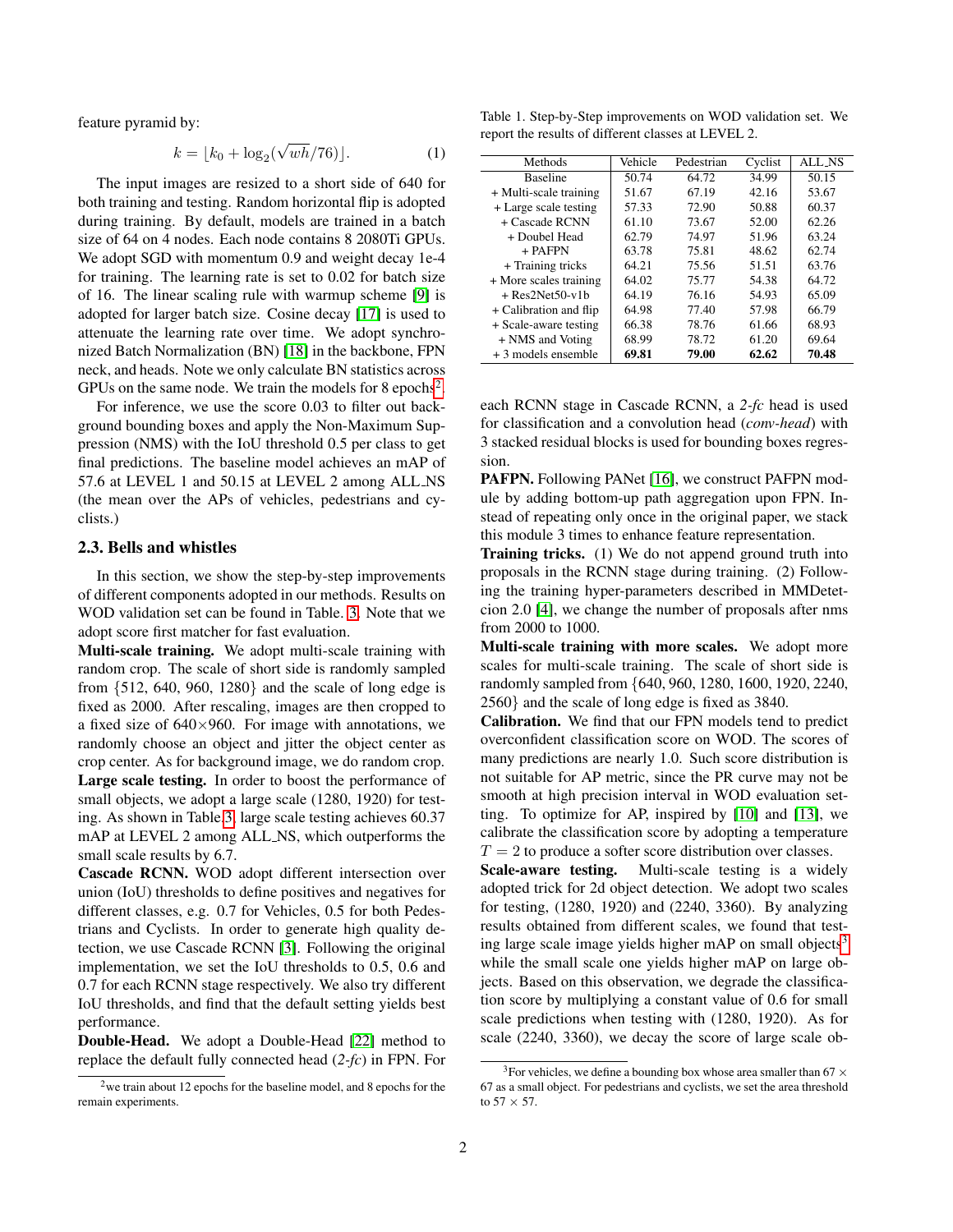<span id="page-2-13"></span>

| Table 2. The performances of expert models and final ensemble |
|---------------------------------------------------------------|
| model on the WOD validation set. The results are AP at LEVEL  |
| 2 for different classes.                                      |

| Model                    | Vehicle | Pedestrian | Cyclist | ALL_NS |
|--------------------------|---------|------------|---------|--------|
| 4 expert models ensemble | 68.61   | 78.54      | 62.01   | 69.72  |
| 3 models ensemble        | 69.81   | 79.00      | 62.62   | 70.48  |
| Final ensemble           | 70.13   | 79.07      | 63.31   | 70.90  |

jects. This simple strategy brings 1.0 improvement than vanilla multi-scale testing.

NMS and Voting. We set NMS threshold as 0.7,0.5,0.5 for vehicles, pedestrians and cyclists respectively. Bounding box voting [\[8\]](#page-2-6) is applied after NMS. For simplicity, the threshold of voting is set to the same as NMS threshold. We also try Soft-NMS [\[2\]](#page-2-7). Comparing to valina NMS with bounding box voting, Soft-NMS yields similar results but is inefficient with numerous predictions.

Ensemble. We find that the performance between very deep convolutional neural networks, including ResNet101 and ResNet152, and ResNet-50 is not significant. Especially for cyclists, both ResNet101 and ResNet152 yield worse performance than the shallow one. For training efficiency, we adopt three models, Res2Net50-v1b<sup>[4](#page-2-8)</sup> [\[7\]](#page-2-9), ResNet[5](#page-2-10)0-v1d<sup>5</sup> [\[12\]](#page-3-5) and ResNeXt50<sup>[6](#page-2-11)</sup> [\[23\]](#page-3-12) for ensemble. We compare the performances of two different ensemble strategies on validation set. The first one is described in PFDet[\[1\]](#page-2-12) and the other one, named Linear-Reweight, is to assign each model a weight of  $w_i$  based on its AP rank k on validation set among  $n$  candidates:

$$
w_i = \theta_0 + (n - k) \cdot \frac{1 - \theta_0}{n - 1}.
$$
 (2)

Note that  $\theta_0$  is set to 0.5 for all classes. Based on our results, Linear-Reweight is slightly better than the method proposed by PFDet. So we adopt Linear-Reweight as our final ensemble strategy.

## 2.4. Expert model

We train several expert models for cyclists since the number of cyclist objects in WOD is only 81k, which is much less than vehicles and pedestrians (9.0M and 2.7M). We do class-aware sampling during training. For fast experiments, we randomly sample 120K images from the whole training dataset each epoch until the ratio between different classes is 1:1:1:0.3 for cyclists, pedestrian, vehicle and background images. We train expert models for 20 epoch. Comparing to models trained on the whole training set, expert models use much less training samples while provide

<span id="page-2-3"></span>Table 3. Submission results on WOD testing set. We report the results of different classes at LEVEL 2. The final submission is an ensemble of models trained on the whole dataset and several expert models trained on a subset of the dataset.

| Methods          | Vehicle | Pedestrian | Cyclist | ALL_NS |
|------------------|---------|------------|---------|--------|
| <b>Baseline</b>  | 56.34   | 67.63      | 36.92   | 53.63  |
| Final submission | 76.63   | 81.72      | 64.94   | 74.43  |

competitive performances. The results can be found in Table[.2.](#page-2-13) We combine 4 expert models and 3 models trained on the whole dataset. The final ensemble model yields 70.90 mAP on validation set.

## <span id="page-2-15"></span>3. Final Results

For final submission, we train multiple models on the union of training and validation sets, including ResNet50 v1b, ResNet50-v1d, Res2Net50-v1b, HRNetv2p-W32 and HRNetv2p-W48<sup>[7](#page-2-14)</sup> [\[21\]](#page-3-13). All the models are pretrained on ImageNet. Linear-Reweight strategy is adopted for final ensemble. Results are shown in Table[.3.](#page-2-15) The final model achieves 74.43 at LEVEL 2 among ALL NS in WOD testing set.

## References

- <span id="page-2-12"></span>[1] Takuya Akiba, Tommi Kerola, Yusuke Niitani, Toru Ogawa, Shotaro Sano, and Shuji Suzuki. PFDet: 2nd place solution to open images challenge 2018 object detection track. *arXiv preprint arXiv:1809.00778*, 2018.
- <span id="page-2-7"></span>[2] Navaneeth Bodla, Bharat Singh, Rama Chellappa, and Larry S Davis. Soft-nms–improving object detection with one line of code. In *ICCV*, 2017.
- <span id="page-2-4"></span>[3] Zhaowei Cai and Nuno Vasconcelos. Cascade R-CNN: Delving into high quality object detection. In *CVPR*, 2018.
- <span id="page-2-5"></span>[4] Kai Chen, Jiaqi Wang, Jiangmiao Pang, Yuhang Cao, Yu Xiong, Xiaoxiao Li, Shuyang Sun, Wansen Feng, Ziwei Liu, Jiarui Xu, et al. MMDetection: Open mmlab detection toolbox and benchmark. *arXiv preprint arXiv:1906.07155*, 2019.
- <span id="page-2-1"></span>[5] Yuntao Chen, Chenxia Han, Yanghao Li, Zehao Huang, Yi Jiang, Naiyan Wang, and Zhaoxiang Zhang. SimpleDet: A simple and versatile distributed framework for object detection and instance recognition. *JMLR*, 2019.
- <span id="page-2-0"></span>[6] Jia Deng, Wei Dong, Richard Socher, Li-Jia Li, Kai Li, and Li Fei-Fei. Imagenet: A large-scale hierarchical image database. In *CVPR*, 2009.
- <span id="page-2-9"></span>[7] Shanghua Gao, Ming-Ming Cheng, Kai Zhao, Xin-Yu Zhang, Ming-Hsuan Yang, and Philip HS Torr. Res2Net: A new multi-scale backbone architecture. *TPAMI*, 2019.
- <span id="page-2-6"></span>[8] Spyros Gidaris and Nikos Komodakis. Object detection via a multi-region and semantic segmentation-aware CNN model. In *ICCV*, 2015.
- <span id="page-2-2"></span>[9] Priya Goyal, Piotr Dollár, Ross Girshick, Pieter Noordhuis, Lukasz Wesolowski, Aapo Kyrola, Andrew Tulloch,

<span id="page-2-10"></span><span id="page-2-8"></span><sup>4</sup><https://github.com/Res2Net/Res2Net-PretrainedModels>

<span id="page-2-11"></span><sup>5</sup>[https://gluon-cv.mxnet.io/model](https://gluon-cv.mxnet.io/model_zoo/classification.html) zoo/classification.html

<sup>6</sup>[https://github.com/apache/incubator-](https://github.com/apache/incubator-mxnet/tree/master/example/image-classification)

[mxnet/tree/master/example/image-classification](https://github.com/apache/incubator-mxnet/tree/master/example/image-classification)

<span id="page-2-14"></span><sup>7</sup><https://github.com/HRNet/HRNet-Image-Classification>